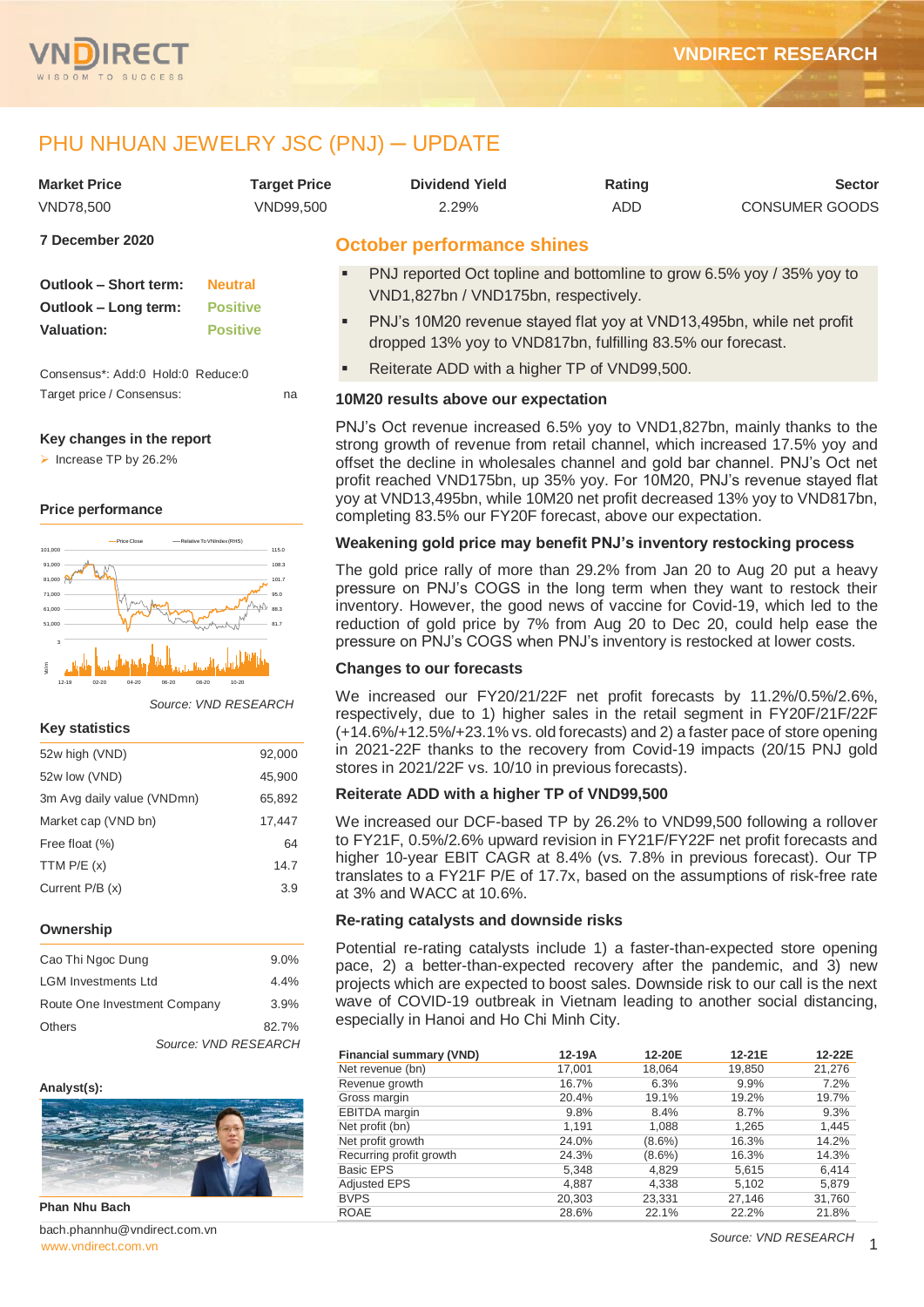

## **OCTOBER PERFORMANCE SHINES**

#### **10M20 results above our expectation**

PNJ's Oct revenue increased 6.5% yoy to VND1,827bn, in which retail channel showed a strong growth of 17.5% yoy which helped offset the reduction in wholesales channel and gold bar channel. The increase of PNJ's retail channel in Oct 20 is thanks to the time of wedding season, promotion campaigns like Black-Friday sales, Vietnamese Women's day - 20/10, and the release of new concept – STYLE by PNJ – which targets young generation with a wide range of products (gold, silver jewelry, watches…) at reasonable prices. PNJ's Oct net profit reached VND175bn, up 35% yoy.

For 10M20, PNJ's revenue stayed flat yoy at VND13,495bn, in which:

- PNJ's retail channel revenue increased 6% yoy to VND7,894bn, maintaining its growth trajectory while wholesale channel revenue decreased by 25.3% yoy to VND2,091bn, as PNJ is the leader in the jewelry market, having good resources and well-known images to survive while many household gold/jewelry businesses were suspended due to the social distancing periods and the impacts of Covid-19 on discretionary goods.
- PNJ's gold bar revenue increased 12.5% yoy to VND3,225bn thanks to the growth of gold bar price and the slowdown in global economy amid Covid-19 pandemic.

10M20 net profit decreased 13% yoy to VND817bn, fulfilling 83.5% our FY20F forecast, above our expectation.



#### **Figure 1: PNJ performance in 2020 (Monthly) Figure 2: PNJ's sales by segments in 10M20 and 10M19 (VNDbn)**

### **Weakening gold price may benefit PNJ's inventory restocking process**

The gold price rally of more than 29.2% from Jan 20 to Aug 20 put a heavy pressure on PNJ's COGS in the long term when they want to restock their inventory. However, the good news of vaccine for Covid-19, which led to the reduction of gold price by 7% from Aug 20 to Dec 20, can ease the pressure on PNJ's COGS when inventory is restocked at lower costs.

We observe that the trailing P/E of PNJ is negatively correlated with the global gold price, especially from the beginning of 2020. Therefore, the decrease in gold prices will reduce pressure on PNJ's P/E in the future.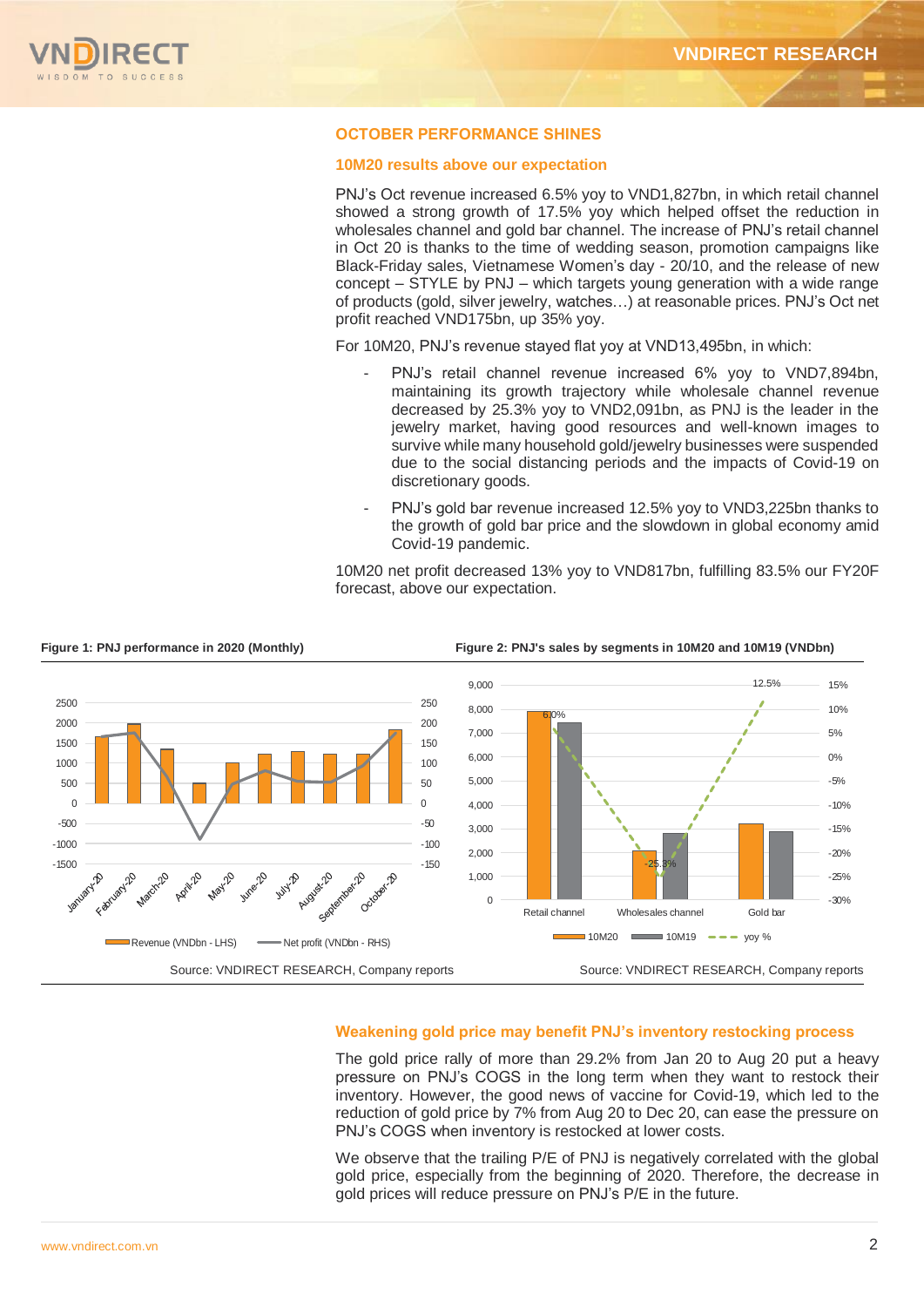

#### **Figure 3: PNJ's P/E and gold price in 2019-2020 period**



Source: BLOOMBERG, VNDIRECT RESEARCH

#### **We expect jewelry retail sales to maintain a growth momentum in 2021-22F**

**Demand for gold bar will grow more slowly in 2021F and decline in 2022F**  due to the recovery of the global economy when Covid-19 vaccines are coming soon in early 2021F. We expect PNJ's gold bar sales in 2021F to have a lower growth comparing to 2020 level, then drop in 2022F.

**The wholesale segment is worst hit** by the pandemic in 2020F but will recover in 2021-22F off low-base 2020F as the global economy recovered after vaccines are widely distributed.

**Jewelry retail sales to maintain a growth trend in 2021-22F**. PNJ's results in 2Q20 and 3Q20 outperformed the market as PNJ's jewelry segment decreased by only 12.3% yoy / 6.6% yoy while market demand decreased by 65% yoy / 50% yoy in 2Q20 and 3Q20, according to the World Gold Council.

PNJ's market share in jewelry segment has increased sharply from about 23.2% in 1Q20 to 34.7% in 2Q20 and 35.8% in 3Q20. With the strong market share expansion in 2Q20 - 3Q20, we believe PNJ's retail segment could grow strongly in 2021-22F when the Vietnamese jewelry market recovers. We expect revenue of retail sales channel to increase 10.1% yoy / 9.5% yoy in 2021-22F.

We increase our FY20F/21F/22F net profit by 11.2%/0.5%/2.6%, respectively, due to 1) higher sales of the retail segment in FY20/21/22F (+14.6%/+12.5%/+23.1% vs. old forecasts) and 2) a faster pace of store opening in 2021/22F thanks to the recovery from Covid-19 impacts (20/15 PNJ gold stores in FY21/22F vs. 10/10 in previous forecasts).

#### **Figure 4: PNJ's jewelry revenue growth vs. Vietnam's jewelry demand growth in 9M20**

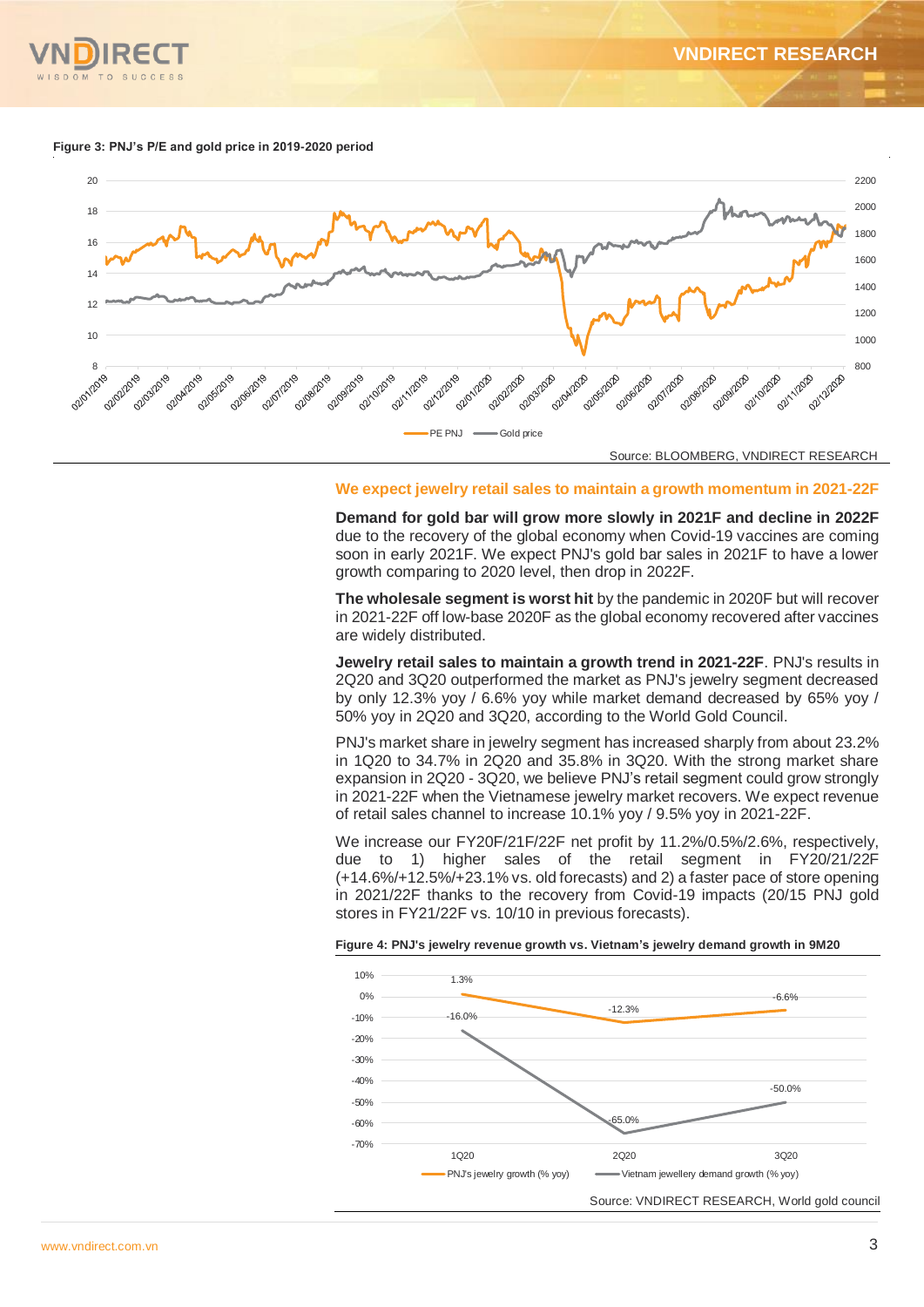

#### **Figure 5: Changes in forecasts**

|                                                                      |       | 2020F         |                                |        | 2021F          |                |                        | 2022F                   |                                    | <b>Comments</b>                                                                                                                                                                                                                                                                                                           |                           |                |                                                           |
|----------------------------------------------------------------------|-------|---------------|--------------------------------|--------|----------------|----------------|------------------------|-------------------------|------------------------------------|---------------------------------------------------------------------------------------------------------------------------------------------------------------------------------------------------------------------------------------------------------------------------------------------------------------------------|---------------------------|----------------|-----------------------------------------------------------|
|                                                                      | Old   | New           | %∆                             | Old    | <b>New</b>     | %∆             | Old                    | New                     | $\%$                               |                                                                                                                                                                                                                                                                                                                           |                           |                |                                                           |
| Net revenue                                                          |       | 17,215 18,064 | 4.9%                           | 19,208 | 19,850         | 3.3%           | 20,232                 | 21,276                  | 5.2%                               | We have revised our forecast with the expectation                                                                                                                                                                                                                                                                         |                           |                |                                                           |
| Retail revenue                                                       | 9,236 | 10,585        | 14.6%                          | 10,365 | 11,657         | 12.5%          | 10,365                 | 12,763                  | 23.1%                              | PNJ's retail sales grow stronger in 21F/22F due to<br>better performance vs. market and the recovery of                                                                                                                                                                                                                   |                           |                |                                                           |
| Wholesale revenue                                                    | 2,970 | 2,970         | 0.0%                           | 3,267  | 3,267          | 0.0%           | 3,267                  | 3,594                   | 10.0%                              | world economy after vaccine for Covid-19 widely<br>distributed.                                                                                                                                                                                                                                                           |                           |                |                                                           |
| Gold bar revenue                                                     | 4,592 | 4,104         | $-10.6%$                       | 5,057  | 4,425          | $-12.5%$       | 5,057                  | 4,312                   | $-14.7%$                           |                                                                                                                                                                                                                                                                                                                           |                           |                |                                                           |
| Net revenue growth                                                   | 1.3%  | 6.3%          |                                | 11.6%  | 9.9%           |                | 17.5%                  | 7.2%                    |                                    |                                                                                                                                                                                                                                                                                                                           |                           |                |                                                           |
| Gross profit                                                         | 3,089 | 3,452         | 11.8%                          | 3,480  | 3,821          | 9.8%           | 3,721                  | 4,186                   | 12.5%                              |                                                                                                                                                                                                                                                                                                                           |                           |                |                                                           |
| Gross profit margin $17.9\%$ $19.1\%$ +1.2% pts                      |       |               |                                | 18.1%  | 19.2%          | $+1.1\%$ pts   | 18.4%                  | 19.7%                   | $+1.3%$ pts                        | Gross profit margin increased due to the higher<br>contribution of retail segment - mostly jewelry<br>items, which have the highest gross margin in PNJ's<br>sale segment.                                                                                                                                                |                           |                |                                                           |
| Selling expenses                                                     | 1,388 | 1,380         | $-0.6%$                        | 1,427  | 1,489          | 4.3%           | 1,466                  | 1,581                   | 7.8%                               |                                                                                                                                                                                                                                                                                                                           |                           |                |                                                           |
| as % of revenue:                                                     | 8.1%  | 7.6%          | $-0.5\%$ pts                   | 7.4%   | 7.5%           | $+0.1\%$ pts   | 7.2%                   | 7.4%                    | $+0.2%$ pts                        |                                                                                                                                                                                                                                                                                                                           |                           |                |                                                           |
| G&A expenses                                                         | 392   | 621           | 58.4%                          | 403    | 672            | 66.7%          | 414                    | 714                     | 72.5%                              |                                                                                                                                                                                                                                                                                                                           |                           |                |                                                           |
| as % of revenue:                                                     | 2.3%  | 3.4%          | $+1.1\%$ pts                   | 2.1%   | 3.4%           | $+1.3%$ pts    | 2.0%                   | 3.4%                    | $+1.4%$ pts                        |                                                                                                                                                                                                                                                                                                                           |                           |                |                                                           |
| Operating profit                                                     | 1,309 | 1,451         | 10.8%                          | 1,650  | 1,660          | 0.6%           | 1,841                  | 1,891                   | 2.7%                               |                                                                                                                                                                                                                                                                                                                           |                           |                |                                                           |
| EBT                                                                  | 1,222 | 1,360         | 11.3%                          | 1,574  | 1,581          | 0.4%           | 1,760                  | 1,806                   | 2.6%                               |                                                                                                                                                                                                                                                                                                                           |                           |                |                                                           |
| Net profit                                                           | 978   | 1,088         | 11.2%                          | 1,259  | 1,265          | 0.5%           | 1,408                  | 1,445                   | 2.6%                               |                                                                                                                                                                                                                                                                                                                           |                           |                |                                                           |
| Net margin                                                           | 5.7%  | 6.0%          | $+0.3%$ pts                    | 6.6%   | 6.4%           | -0.2% pts      | 7.0%                   | 6.8%                    | $-0.2%$ pts                        | Source: BLOOMBERG, VNDIRECT RESEARCH                                                                                                                                                                                                                                                                                      |                           |                |                                                           |
|                                                                      |       |               |                                |        | WACC at 10.6%. |                |                        |                         |                                    | to FY21F, 0.5%/2.6% upward revision in FY21-22F net profit forecasts and<br>higher 10-year EBIT CAGR at 8.4% (vs. 7.8% in previous forecast). Our DCF-<br>based target price is VND99,500 on the assumptions of risk-free rate at 3% and<br>Potential re-rating catalysts include 1) a faster-than-expected store opening |                           |                |                                                           |
|                                                                      |       |               |                                |        |                |                |                        |                         |                                    | pace, 2) better-than-expected demand recovery after the pandemic, and 3) the<br>launch of new products/brands which are expected to boost sales. Downside<br>risk to our call is the next wave of COVID-19 outbreak in Vietnam.                                                                                           |                           |                |                                                           |
| iqure 6: Discounted Cash Flow (DCF Valuation)<br><b>CF Valuation</b> |       |               | 2021<br>2022                   |        | 2023           | 2024           | 2025                   | 2026                    | 2027                               | 2028                                                                                                                                                                                                                                                                                                                      | 2029                      | 2030           |                                                           |
| :BIT                                                                 |       |               |                                |        |                |                |                        |                         |                                    |                                                                                                                                                                                                                                                                                                                           |                           |                |                                                           |
| аx                                                                   |       |               | 1,660<br>1,891<br>-316<br>-361 |        | 2,165<br>-415  | 2,360<br>-453  | 2,399<br>-460          | 2,520<br>-483           | 2,723<br>1,263                     | 2,862<br>1,619                                                                                                                                                                                                                                                                                                            | 3,025<br>1,451            | 3,149<br>1,660 | 2031                                                      |
| epreciation                                                          |       |               | 61                             | 74     | 90             | 103            | 118                    | 136                     | 150                                | 164                                                                                                                                                                                                                                                                                                                       | 181                       | 199            |                                                           |
|                                                                      |       |               |                                |        |                |                |                        |                         |                                    |                                                                                                                                                                                                                                                                                                                           |                           |                |                                                           |
| apex:                                                                |       |               | $-267$<br>$-352$               |        | $-293$         | $-336$         | $-386$                 | $-296$                  | $-325$                             | $-357$                                                                                                                                                                                                                                                                                                                    | $-393$                    | -432           |                                                           |
| hange in working cap:                                                |       |               | -250<br>$-226$                 |        | $-221$         | $-233$         | $-229$                 | $-153$                  | $-75$                              | $-72$                                                                                                                                                                                                                                                                                                                     | -5                        | -8             |                                                           |
| ree Cash Flows<br>resent Value of FCF                                |       |               | 888<br>1,026<br>888<br>923     |        | 1,326<br>1,087 | 1,441<br>1,066 | 1,442<br>966           | 1,724<br>1,034          | 1,950<br>1,073                     | 2,047<br>1,003                                                                                                                                                                                                                                                                                                            | 2,224<br>1,001            | 2,274<br>910   |                                                           |
| igure 7: Assumptions                                                 |       |               |                                |        |                |                | Figure 8: Target price |                         |                                    |                                                                                                                                                                                                                                                                                                                           | Source: VNDIRECT RESEARCH |                |                                                           |
|                                                                      |       |               |                                |        |                |                |                        |                         |                                    |                                                                                                                                                                                                                                                                                                                           |                           |                |                                                           |
| Cost of Capital                                                      |       |               |                                |        |                | <b>Current</b> | <b>DCF Method</b>      |                         |                                    |                                                                                                                                                                                                                                                                                                                           | Amount                    |                | Unit                                                      |
| Beta                                                                 |       |               |                                |        |                | 0.9            |                        | PV of Free Cash Flows   |                                    |                                                                                                                                                                                                                                                                                                                           | 10,833                    |                | <b>VNDbn</b>                                              |
| Market Risk Premium                                                  |       |               |                                |        |                | 10.1%          |                        |                         | PV of Terminal Value (2.0% growth) |                                                                                                                                                                                                                                                                                                                           | 11,948                    |                | <b>VNDbn</b>                                              |
| Risk Free Rate                                                       |       |               |                                |        |                | 3.0%           |                        | <b>Enterprise value</b> |                                    |                                                                                                                                                                                                                                                                                                                           | 22,781                    |                | <b>VNDbn</b>                                              |
| Cost of Equity                                                       |       |               |                                |        |                | 12.5%          |                        |                         | Cash and cash equivalents          |                                                                                                                                                                                                                                                                                                                           | 1,429                     |                | <b>VNDbn</b>                                              |
| Cost of Debt                                                         |       |               |                                |        |                | 5.0%           | Total debts            |                         |                                    |                                                                                                                                                                                                                                                                                                                           | (1, 810)                  |                | 1,891<br><b>VNDbn</b>                                     |
| Corporate Tax Rate                                                   |       |               |                                |        |                | 20.0%          | Equity Value           |                         |                                    |                                                                                                                                                                                                                                                                                                                           | 22,400                    |                | 3,293<br>218<br>-474<br>8<br>2,383<br>882<br><b>VNDbn</b> |
| WACC                                                                 |       |               |                                |        |                | 10.6%          | Shares                 | Price per share         |                                    |                                                                                                                                                                                                                                                                                                                           | 225<br>99,500             |                | million<br><b>VND/share</b>                               |

#### **Valuation**

#### **Figure 6: Discounted Cash Flow (DCF Valuation)**

| <b>DCF Valuation</b>  | 2021   | 2022   | 2023   | 2024   | 2025   | 2026   | 2027   | 2028   | 2029                      | 2030   | 2031   |
|-----------------------|--------|--------|--------|--------|--------|--------|--------|--------|---------------------------|--------|--------|
| <b>EBIT</b>           | .660   | .891   | 2.165  | 2.360  | 2.399  | 2.520  | 2.723  | 2.862  | 3.025                     | 3.149  | 3,293  |
| Tax                   | $-316$ | $-361$ | $-415$ | $-453$ | $-460$ | $-483$ | 1,263  | .619   | 1,451                     | .660   | 1,891  |
| Depreciation          | 61     | 74     | 90     | 103    | 118    | 136    | 150    | 164    | 181                       | 199    | 218    |
| Capex                 | $-267$ | $-352$ | $-293$ | $-336$ | $-386$ | $-296$ | $-325$ | $-357$ | $-393$                    | $-432$ | $-474$ |
| Change in working cap | $-250$ | $-226$ | $-221$ | $-233$ | $-229$ | $-153$ | $-75$  | $-72$  | -5                        | -8     | 8      |
| Free Cash Flows       | 888    | .026   | 1.326  | .441   | 1.442  | .724   | 1.950  | 2.047  | 2.224                     | 2.274  | 2,383  |
| Present Value of FCF  | 888    | 923    | 1,087  | 1,066  | 966    | ,034   | 1,073  | 1.003  | 1.001                     | 910    | 882    |
|                       |        |        |        |        |        |        |        |        | Source: VNDIRECT RESEARCH |        |        |

| <b>Cost of Capital</b> | Current                   | <b>DCF Method</b>                  | Amount                    | Unit             |
|------------------------|---------------------------|------------------------------------|---------------------------|------------------|
| <b>Beta</b>            | 0.9                       | PV of Free Cash Flows              | 10,833                    | <b>VNDbn</b>     |
| Market Risk Premium    | 10.1%                     | PV of Terminal Value (2.0% growth) | 11,948                    | <b>VNDbn</b>     |
| <b>Risk Free Rate</b>  | 3.0%                      | Enterprise value                   | 22,781                    | <b>VNDbn</b>     |
| Cost of Equity         | 12.5%                     | Cash and cash equivalents          | 1,429                     | <b>VNDbn</b>     |
| Cost of Debt           | 5.0%                      | Total debts                        | (1, 810)                  | <b>VNDbn</b>     |
| Corporate Tax Rate     | 20.0%                     | <b>Equity Value</b>                | 22,400                    | <b>VNDbn</b>     |
|                        |                           | Shares                             | 225                       | million          |
| <b>WACC</b>            | 10.6%                     | Price per share                    | 99,500                    | <b>VND/share</b> |
|                        | Source: VNDIRECT RESEARCH |                                    | Source: VNDIRECT RESEARCH |                  |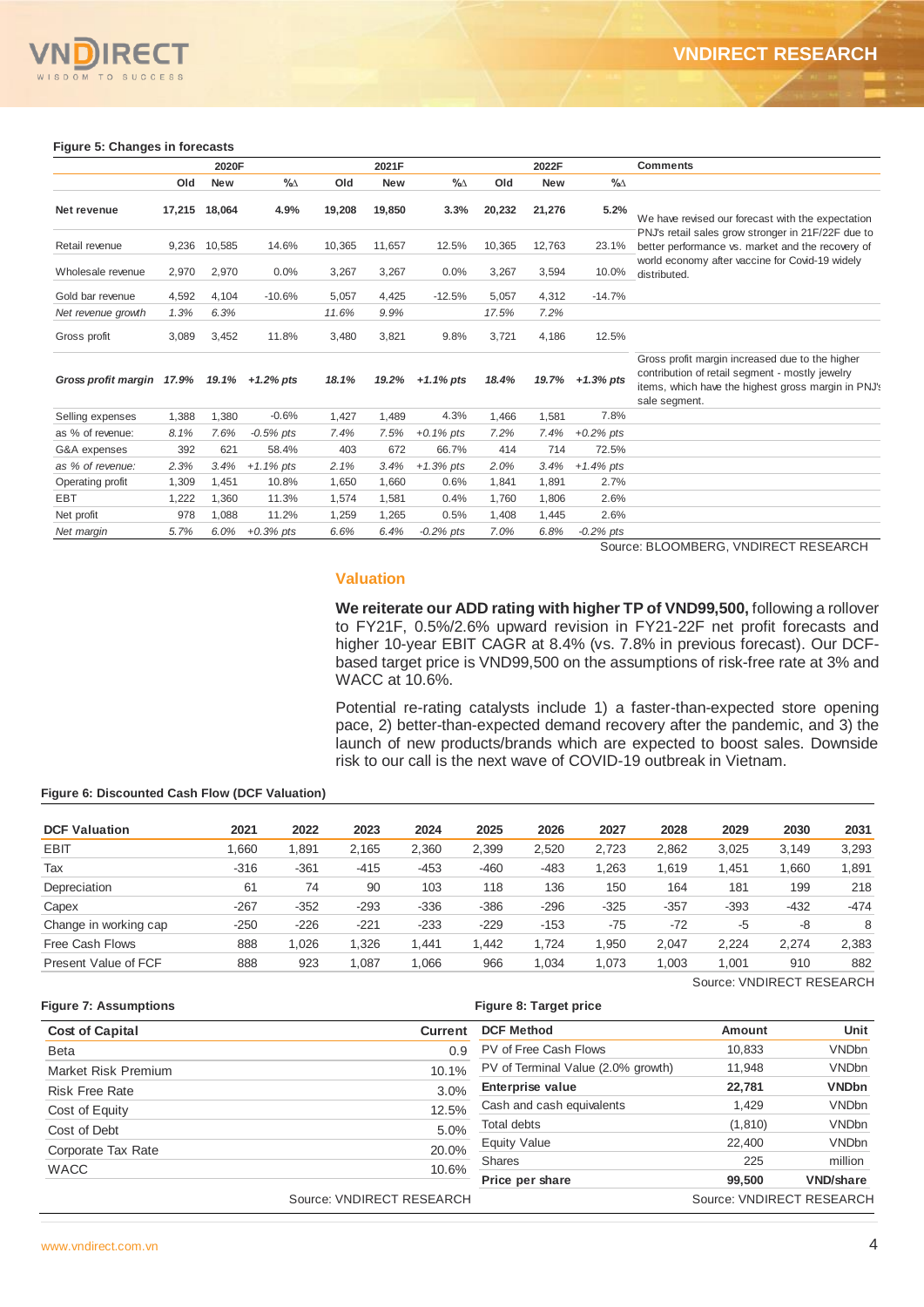

#### **Figure 9: Peer Comparison**

|                                   |                            |           | Share<br>Price  | Target<br>Price | <b>Market</b>   |      | P/E(x)          |      | 3-year<br><b>EPS</b> |            | P/BV(x) |       |       | <b>ROE (%)</b> |       |            | <b>ROA (%)</b>                                            |       |
|-----------------------------------|----------------------------|-----------|-----------------|-----------------|-----------------|------|-----------------|------|----------------------|------------|---------|-------|-------|----------------|-------|------------|-----------------------------------------------------------|-------|
| Company                           | Bloomberg Recom.<br>Ticker |           | (local<br>curr) | (local<br>curr) | Cap<br>(US\$ m) |      | TTM FY21F FY22F |      | <b>CAGR</b><br>(%)   | <b>TTM</b> | FY21F   | FY22F | TTM   | FY21F          | FY22F | <b>TTM</b> | <b>FY21F</b>                                              | FY22F |
| Phu Nhuan Jewelry JSC             | PNJ VN                     | <b>NR</b> | 78,500          | 99,500          | 764             | 14.7 | 17.7            | 15.5 | 16.4%                | 3.9        | 3.7     | 3.1   | 22.8% | 22.2%          | 21.8% | 12.4%      | 13.8%                                                     | 14.4% |
| Tiffany & Co                      | TIF US                     | na        | na              | na              | 15,937          | 45.2 | 51.3            | 30.0 | 12.5%                | 4.9        | 4.5     | 4.3   | 9.0%  | 8.2%           | 14.4% | 4.4%       | 4.0%                                                      | 8.0%  |
| Chow Tai Fook Jewellery Group Ltd | 1929 HK                    | na        | 9.90            | 6.00            | 12,980          | 27.6 | 21.7            | 18.1 | 3.0%                 | 3.6        | 3.6     | 3.4   | 13.3% | 17.2%          | 19.7% | 5.5%       | 7.7%                                                      | 9.0%  |
| Chow Sang Sang Holdings Ltd       | 116 HK                     | na        | 9.30            | na              | 813             | 25.6 | 9.6             | 6.5  | $-1.0%$              | 0.6        | 0.6     | 0.5   | 2.2%  | 5.9%           | 8.4%  | 1.5%       | 3.7%                                                      | 5.6%  |
| Average - Jewelry retailers       |                            |           |                 |                 |                 | 32.8 | 27.5            | 18.2 | 4.8%                 | 3.0        | 2.9     | 2.8   | 8.2%  | 10.4%          | 14.2% | 3.8%       | 5.1%                                                      | 7.5%  |
|                                   |                            |           |                 |                 |                 |      |                 |      |                      |            |         |       |       |                |       |            | All prices are based on the closing prices on 04 Dec 2020 |       |
|                                   |                            |           |                 |                 |                 |      |                 |      |                      |            |         |       |       |                |       |            | Source: BLOOMBERG, VNDIRECT RESEARCH                      |       |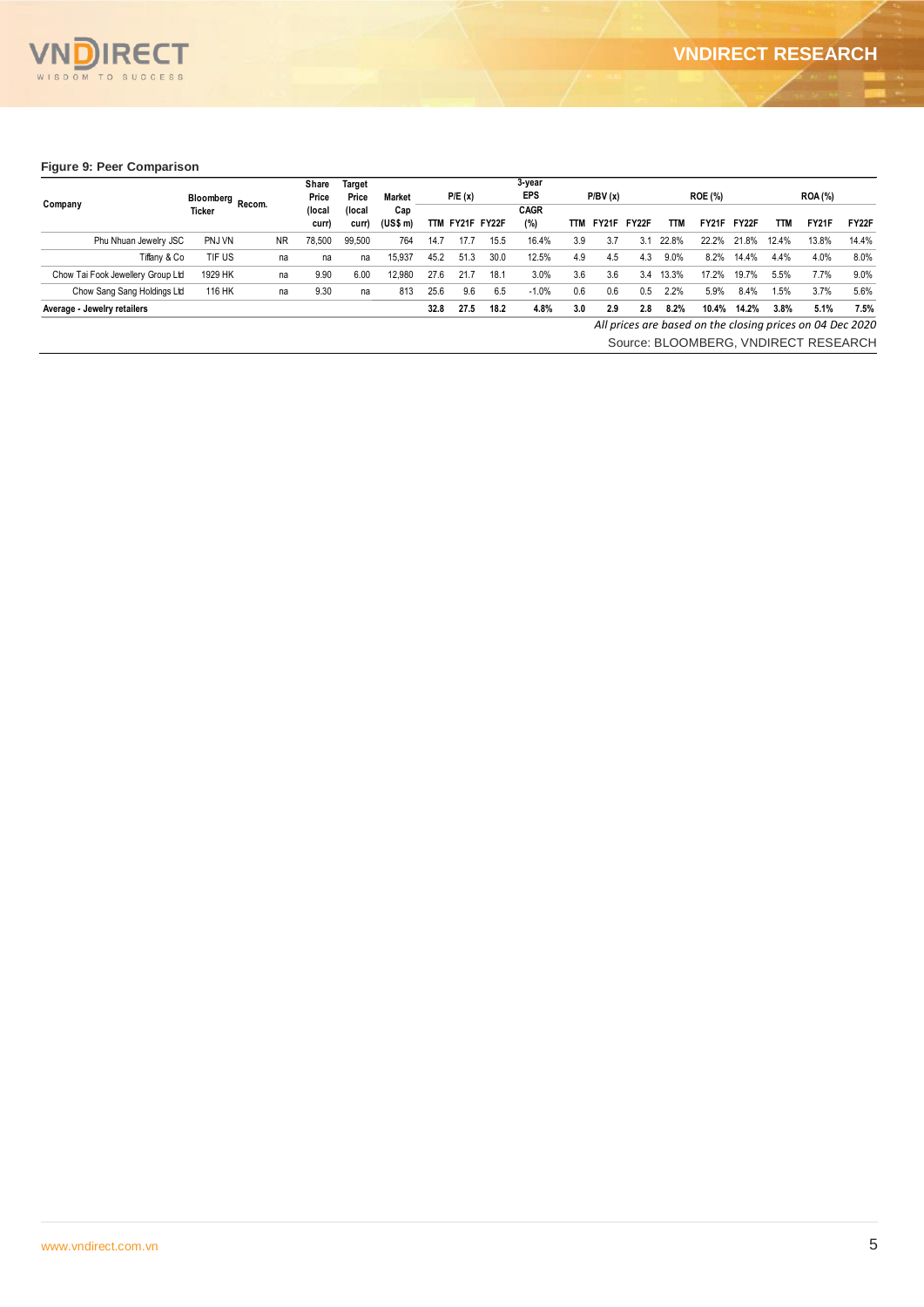# $T<sub>O</sub>$

# **VNDIRECT RESEARCH**

#### **Valuation**



#### **Income statement**

| 12-20E    | 12-21E    | 12-22E   |
|-----------|-----------|----------|
| 18,064    | 19,850    | 21,276   |
| (14, 612) | (16, 029) | (17,090) |
| (621)     | (672)     | (714)    |
| (1,380)   | (1,489)   | (1,581)  |
| 1,451     | 1,660     | 1,891    |
| 1,507     | 1,721     | 1,965    |
| (56)      | (61)      | (74)     |
| 1,451     | 1,660     | 1,891    |
| 8         | 9         | 10       |
| (100)     | (87)      | (94)     |
| (0)       | (1)       | (1)      |
| 0         | O         | 0        |
| 1,360     | 1,581     | 1,806    |
| (272)     | (316)     | (361)    |
| $\Omega$  | $\Omega$  | 0        |
| 1,088     | 1,265     | 1,445    |
| 1,088     | 1,265     | 1,445    |
| (406)     | (406)     | (406)    |
| 682       | 859       | 1,039    |
|           |           |          |

#### **Balance sheet**

| (VNDbn)                               | 12-20E   | 12-21E   | 12-22E   |
|---------------------------------------|----------|----------|----------|
| Cash and equivalents                  | 1,429    | 1,339    | 2,114    |
| Short term investments                | $\Omega$ | $\Omega$ | 0        |
| Accounts receivables                  | 169      | 189      | 199      |
| Inventories                           | 5,865    | 6,205    | 6,460    |
| Other current assets                  | 146      | 122      | 133      |
| <b>Total current assets</b>           | 7,609    | 7,855    | 8,906    |
| <b>Fixed assets</b>                   | 988      | 1,192    | 1,469    |
| Total investments                     | $\Omega$ | $\Omega$ | $\Omega$ |
| Other long-term assets                | 347      | 355      | 360      |
| <b>Total assets</b>                   | 8,945    | 9,402    | 10,736   |
| Short-term debt                       | 1,806    | 1,588    | 1,702    |
| Accounts payable                      | 478      | 583      | 618      |
| Other current liabilities             | 1,396    | 1,107    | 1,253    |
| <b>Total current liabilities</b>      | 3,680    | 3,278    | 3,573    |
| Total long-term debt                  | 4        | 4        | 4        |
| Other liabilities                     | 4        | 4        | 4        |
| Share capital                         | 2,253    | 2,253    | 2,253    |
| Retained earnings reserve             | 1,751    | 2,564    | 3,556    |
| <b>Shareholders' equity</b>           | 5,256    | 6,116    | 7,155    |
| Minority interest                     | $\Omega$ | $\Omega$ | 0        |
| <b>Total liabilities &amp; equity</b> | 8.945    | 9,402    | 10,736   |



#### **Cash flow statement**

| (VNDbn)                                     | 12-20E   | 12-21E   | 12-22E   |
|---------------------------------------------|----------|----------|----------|
| Pretax profit                               | 1,360    | 1,581    | 1,806    |
| Depreciation & amortisation                 | 56       | 61       | 74       |
| Tax paid                                    | (272)    | (316)    | (361)    |
| Other adjustments                           | (44)     | 10       | 14       |
| Change in working capital                   | 1,531    | (514)    | (99)     |
| Cash flow from operations                   | 2,631    | 823      | 1,434    |
| Capex                                       | (121)    | (267)    | (352)    |
| Proceeds from assets sales                  |          |          | 2        |
| <b>Others</b>                               | $\Omega$ | $\Omega$ | $\Omega$ |
| Other non-current assets changes            | 33       | (23)     | (18)     |
| Cash flow from investing activities         | (87)     | (289)    | (368)    |
| New share issuance                          | O        | 0        | O        |
| Shares buyback                              | $\Omega$ | O        | O        |
| Net borrowings                              | (805)    | (218)    | 114      |
| Other financing cash flow                   | $\Omega$ | 0        | O        |
| Dividends paid                              | (406)    | (406)    | (406)    |
| Cash flow from financing activities         | (1, 210) | (624)    | (291)    |
| Cash and equivalents at beginning of period | 95       | 1,429    | 1,339    |
| Total cash generated                        | 1,334    | (90)     | 774      |
| Cash and equivalents at the end of period   | 1,429    | 1,339    | 2,113    |

#### **Key ratios**

|                         | 12-20E     | 12-21E | 12-22E |
|-------------------------|------------|--------|--------|
| <b>Dupont</b>           |            |        |        |
| Net profit margin       | 6.0%       | 6.4%   | 6.8%   |
| Asset turnover          | 2.06       | 2.16   | 2.11   |
| <b>ROAA</b>             | 12.4%      | 13.8%  | 14.4%  |
| Avg assets/avg equity   | 1.78       | 1.61   | 1.52   |
| <b>ROAE</b>             | 22.1%      | 22.2%  | 21.8%  |
| <b>Efficiency</b>       |            |        |        |
| Days account receivable | 1.4        | 1.4    | 1.4    |
| Days inventory          | 146.9      | 141.3  | 138.0  |
| Days creditor           | 12.0       | 13.3   | 13.2   |
| Fixed asset turnover    | 18.89      | 18.21  | 15.99  |
| <b>ROIC</b>             | 15.4%      | 16.4%  | 16.3%  |
| Liquidity               |            |        |        |
| Current ratio           | 2.1        | 2.4    | 2.5    |
| Quick ratio             | 0.5        | 0.5    | 0.7    |
| Cash ratio              | 0.4        | 0.4    | 0.6    |
| Cash cycle              | 136.3      | 129.4  | 126.1  |
| Growth rate (yoy)       |            |        |        |
| Revenue growth          | 6.3%       | 9.9%   | 7.2%   |
| Operating profit growth | $(10.4\%)$ | 14.4%  | 13.9%  |
| Net profit growth       | $(8.6\%)$  | 16.3%  | 14.2%  |
| EPS growth              | (9.7%      | 16.3%  | 14.2%  |

*Source: VND RESEARCH*